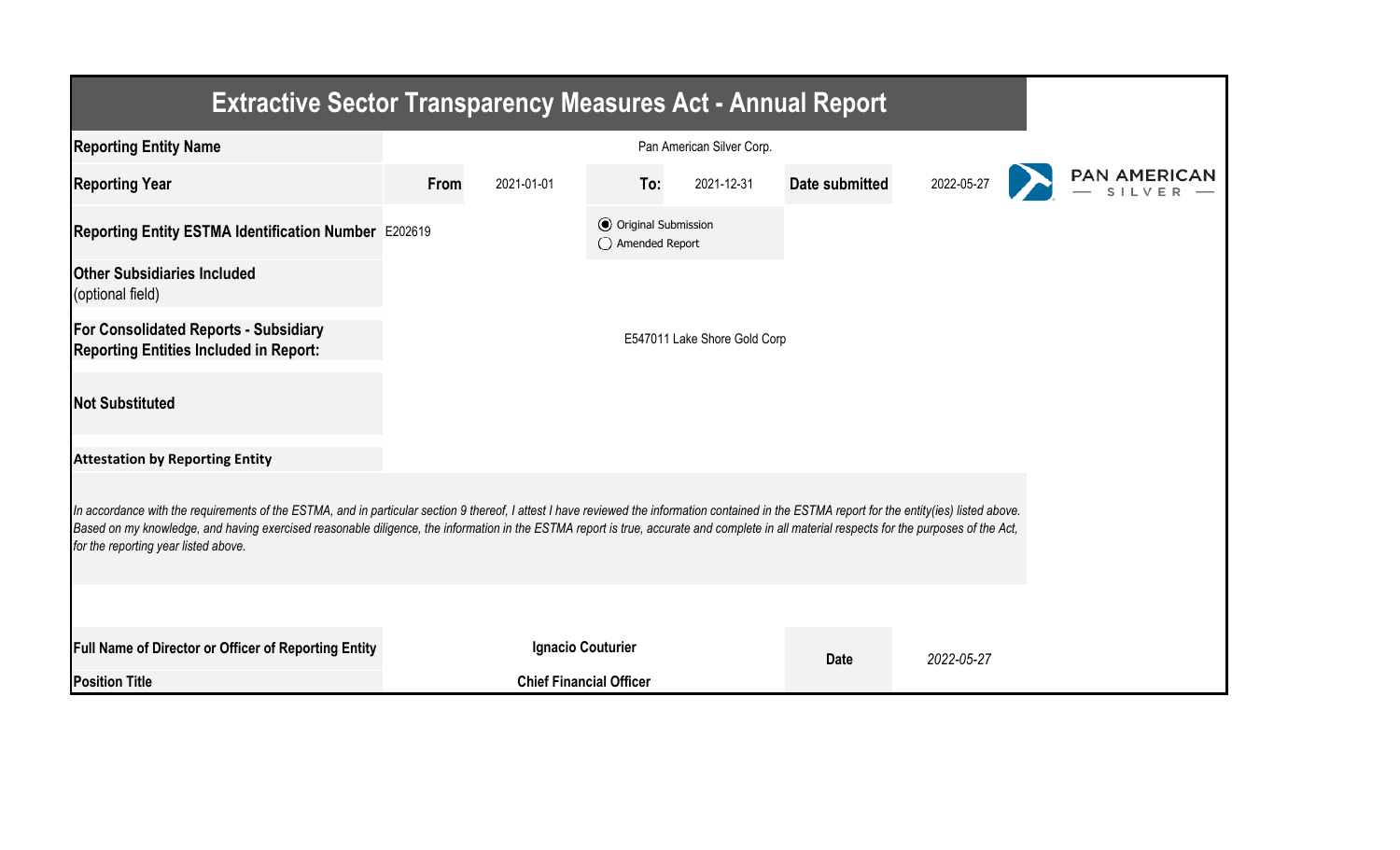|                                                                                                                                                                    |                                              |                                                                                 |                                             |            |                          | <b>Extractive Sector Transparency Measures Act - Annual Report</b> |                |                  |                                               |                                      |                                                                                                                                                                                       |
|--------------------------------------------------------------------------------------------------------------------------------------------------------------------|----------------------------------------------|---------------------------------------------------------------------------------|---------------------------------------------|------------|--------------------------|--------------------------------------------------------------------|----------------|------------------|-----------------------------------------------|--------------------------------------|---------------------------------------------------------------------------------------------------------------------------------------------------------------------------------------|
| <b>Reporting Year</b><br><b>Reporting Entity Name</b><br><b>Reporting Entity ESTMA</b><br><b>Identification Number</b><br><b>Subsidiary Reporting Entities (if</b> | From:                                        | 2021-01-01                                                                      | To:<br>Pan American Silver Corp.<br>E202619 | 2021-12-31 |                          | <b>Currency of the Report</b>                                      | CAD            |                  |                                               |                                      |                                                                                                                                                                                       |
| necessary)                                                                                                                                                         |                                              |                                                                                 | E547011 Lake Shore Gold Corp                |            |                          |                                                                    |                |                  |                                               |                                      |                                                                                                                                                                                       |
|                                                                                                                                                                    |                                              |                                                                                 |                                             |            | <b>Payments by Payee</b> |                                                                    |                |                  |                                               |                                      |                                                                                                                                                                                       |
| <b>Country</b>                                                                                                                                                     | Payee Name <sup>1</sup>                      | Departments, Agency, etc<br>within Payee that Received<br>Payments <sup>2</sup> | <b>Taxes</b>                                | Royalties  | Fees                     | <b>Production Entitlements</b>                                     | <b>Bonuses</b> | <b>Dividends</b> | Infrastructure<br><b>Improvement Payments</b> | <b>Total Amount paid to</b><br>Payee | Notes <sup>34</sup>                                                                                                                                                                   |
| Argentina                                                                                                                                                          | The National Government of<br>Argentina      |                                                                                 | 10,100,000                                  |            |                          |                                                                    |                |                  |                                               |                                      | Payees include:<br>1) Administracion Federal de<br>Ingresos Publicos (AFIP);<br>10,100,000 2) Administracion Nacional de<br>Aduanas; and,<br>3) Asociacion Obrera Minera<br>Argentina |
| Argentina                                                                                                                                                          | Province of Santa Cruz                       |                                                                                 | 100,000                                     | 4,140,000  |                          |                                                                    |                |                  |                                               |                                      | Payees include:<br>1) Agencia Santacruceña de Ingresos<br>4,240,000 Públicos (ASIP); and<br>2) Consejo Agrario Provincial - Santa<br>Cruz                                             |
| Argentina                                                                                                                                                          | Autonomous City of Buenos<br>Aires           |                                                                                 | 220,000                                     |            |                          |                                                                    |                |                  |                                               | 220,000                              |                                                                                                                                                                                       |
| Argentina                                                                                                                                                          | Municipality of Gobernador<br>Gregores       |                                                                                 |                                             |            |                          |                                                                    | 170,000        |                  |                                               | 170,000                              |                                                                                                                                                                                       |
| Bolivia. Plurinational State of                                                                                                                                    | The National Government of<br><b>Bolivia</b> |                                                                                 | 6,060,000                                   | 13,140,000 |                          |                                                                    |                |                  |                                               | 19,200,000                           | Payees includes:<br>1) Servicio Nacional de Impuestos<br>nternos: and<br>2) Corporacion Minera de Bolivia                                                                             |
| Canada -Ontario                                                                                                                                                    | City of Timmins                              |                                                                                 | 1,150,000                                   |            |                          |                                                                    |                |                  |                                               | 1,150,000                            |                                                                                                                                                                                       |
| Canada -Ontario                                                                                                                                                    | FLYING POST FIRST<br><b>NATION</b>           |                                                                                 |                                             | 1,060,000  |                          |                                                                    |                |                  |                                               | 1,060,000                            |                                                                                                                                                                                       |
| Canada -Ontario                                                                                                                                                    | MATACHEWAN FIRST<br><b>NATION</b>            |                                                                                 |                                             | 240,000    |                          |                                                                    |                |                  |                                               | 240,000                              |                                                                                                                                                                                       |
| Canada - Ontario                                                                                                                                                   | <b>WAHGOSHIG FIRST NATION</b>                |                                                                                 |                                             | 240,000    |                          |                                                                    |                |                  |                                               | 240,000                              |                                                                                                                                                                                       |
| Canada -Ontario                                                                                                                                                    | MATTAGAMI FIRST NATION                       |                                                                                 |                                             | 1,060,000  |                          |                                                                    |                |                  |                                               | 1,060,000                            |                                                                                                                                                                                       |
| Canada -Ontario                                                                                                                                                    | WABUN TRIBAL COUNCIL                         |                                                                                 |                                             |            | 120,000                  |                                                                    |                |                  |                                               | 120,000                              |                                                                                                                                                                                       |
| Guatemala                                                                                                                                                          | Municipality of Barberena                    |                                                                                 |                                             | 310,000    |                          |                                                                    |                |                  |                                               |                                      | Payment of a portion of outstanding<br>310,000 royalties from 2017 sales, which were<br>suspended on mutual agreement<br>upon the operation's suspension.                             |
| Guatemala                                                                                                                                                          | Municipality of Cuilapa                      |                                                                                 |                                             | 310,000    |                          |                                                                    |                |                  |                                               | 310,000                              | Payment of portion of outstanding<br>royalties from 2017 sales, which were<br>suspended on mutual agreement<br>upon the operation's suspension.                                       |
| Guatemala                                                                                                                                                          | Municipality of San Rafael Las<br>Flores     |                                                                                 | 180,000                                     | 1,460,000  |                          |                                                                    |                |                  |                                               |                                      | Payment of a portion of outstanding<br>1,640,000 royalties from 2017 sales, which were<br>suspended on mutual agreement<br>upon the operation's suspension.                           |
| Guatemala                                                                                                                                                          | The National Government of<br>Guatemala      |                                                                                 | 240,000                                     |            |                          |                                                                    |                |                  |                                               |                                      | Payee includes:<br>240,000 1) Superintendencia de<br>Administracion Tributaria (SAT).                                                                                                 |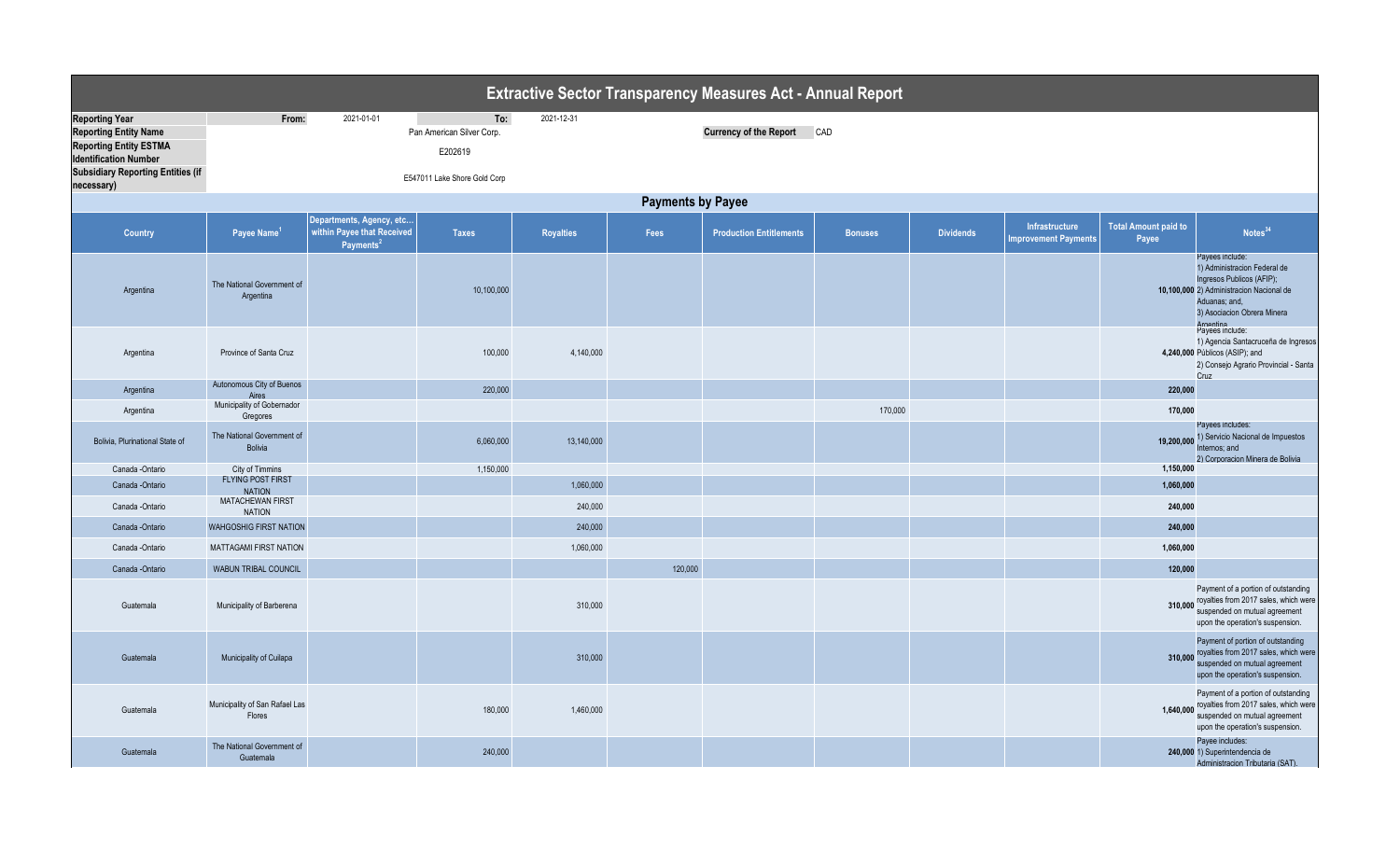|                                                                                                                                                                                  |                                                              |                                                                                                                                                                                                                                                                                                                                              |                                                                             |                  |                          | <b>Extractive Sector Transparency Measures Act - Annual Report</b> |                |                  |                                               |                                      |                                                                                                                                                                                                                                                                                                                                                                                                                                          |
|----------------------------------------------------------------------------------------------------------------------------------------------------------------------------------|--------------------------------------------------------------|----------------------------------------------------------------------------------------------------------------------------------------------------------------------------------------------------------------------------------------------------------------------------------------------------------------------------------------------|-----------------------------------------------------------------------------|------------------|--------------------------|--------------------------------------------------------------------|----------------|------------------|-----------------------------------------------|--------------------------------------|------------------------------------------------------------------------------------------------------------------------------------------------------------------------------------------------------------------------------------------------------------------------------------------------------------------------------------------------------------------------------------------------------------------------------------------|
| <b>Reporting Year</b><br><b>Reporting Entity Name</b><br><b>Reporting Entity ESTMA</b><br><b>Identification Number</b><br><b>Subsidiary Reporting Entities (if</b><br>necessary) | From:                                                        | 2021-01-01                                                                                                                                                                                                                                                                                                                                   | To:<br>Pan American Silver Corp.<br>E202619<br>E547011 Lake Shore Gold Corp | 2021-12-31       |                          | <b>Currency of the Report</b>                                      | CAD            |                  |                                               |                                      |                                                                                                                                                                                                                                                                                                                                                                                                                                          |
|                                                                                                                                                                                  |                                                              |                                                                                                                                                                                                                                                                                                                                              |                                                                             |                  | <b>Payments by Payee</b> |                                                                    |                |                  |                                               |                                      |                                                                                                                                                                                                                                                                                                                                                                                                                                          |
| Country                                                                                                                                                                          | Payee Name <sup>1</sup>                                      | Departments, Agency, etc<br>within Payee that Received<br>Payments <sup>2</sup>                                                                                                                                                                                                                                                              | <b>Taxes</b>                                                                | <b>Royalties</b> | Fees                     | <b>Production Entitlements</b>                                     | <b>Bonuses</b> | <b>Dividends</b> | Infrastructure<br><b>Improvement Payments</b> | <b>Total Amount paid to</b><br>Payee | Notes <sup>34</sup>                                                                                                                                                                                                                                                                                                                                                                                                                      |
| Mexico                                                                                                                                                                           | The National Government of<br>Mexico                         |                                                                                                                                                                                                                                                                                                                                              | 18,410,000                                                                  | 2,400,000        | 3,970,000                |                                                                    |                |                  |                                               | 24,780,000 Agua);                    | Payees includes:<br>1) Superintendencia de<br>Administracion Tributaria (SAT);<br>2) CONAGUA (Comision Nacional del<br>3) Tesoreia de la Federacion; and<br>4) Secretaria del Medio Ambiente y<br>Recursos Naturales (SEMARNAT).                                                                                                                                                                                                         |
| Mexico                                                                                                                                                                           | State of Zacatecas                                           |                                                                                                                                                                                                                                                                                                                                              | 640,000                                                                     |                  |                          |                                                                    |                |                  |                                               | 640,000                              |                                                                                                                                                                                                                                                                                                                                                                                                                                          |
| Mexico                                                                                                                                                                           | State of Chihuahua                                           |                                                                                                                                                                                                                                                                                                                                              |                                                                             |                  | 870,000                  |                                                                    |                |                  |                                               | 870,000                              |                                                                                                                                                                                                                                                                                                                                                                                                                                          |
| Mexico                                                                                                                                                                           | Municipality of Chalchihuites                                |                                                                                                                                                                                                                                                                                                                                              | 580,000                                                                     |                  |                          |                                                                    |                |                  |                                               | 580,000                              |                                                                                                                                                                                                                                                                                                                                                                                                                                          |
| Mexico<br>Peru                                                                                                                                                                   | Municipality of Alamos<br>The National Government of<br>Peru |                                                                                                                                                                                                                                                                                                                                              | 440,000<br>126,320,000                                                      |                  | 3,880,000                |                                                                    |                |                  |                                               | 440,000                              | Payees includes:<br>1) SUNAT (Superintendencia<br>Nacional de Administracion<br>Tributaria);<br>2) OSINERGMIN (Organismo<br>Supervisor de la Inversion de Energia<br>y Mineria);<br>130,200,000 3) OEFA (Organismo de Evaluacion y<br>Fiscalizacion Ambiental);<br>4) INGEMMET (Instituto Geologico<br>Minero y Metalurgico);<br>5) ANA (Autoridad Nacional del<br>Agua); and<br>6) MTC (Ministerio de Transportes y<br>Comunicaciones). |
| Peru                                                                                                                                                                             | Provincial Municipality of<br>Sanchez Carrion                |                                                                                                                                                                                                                                                                                                                                              |                                                                             |                  |                          |                                                                    |                |                  | 3,450,000                                     |                                      | 3,450,000 Donation of Water pumping system                                                                                                                                                                                                                                                                                                                                                                                               |
| United States of America                                                                                                                                                         | State of California                                          |                                                                                                                                                                                                                                                                                                                                              | 2,160,000                                                                   |                  |                          |                                                                    |                |                  |                                               | 2,160,000                            |                                                                                                                                                                                                                                                                                                                                                                                                                                          |
| United States of America                                                                                                                                                         | State of Montana                                             |                                                                                                                                                                                                                                                                                                                                              | 150,000                                                                     |                  |                          |                                                                    |                |                  |                                               | 150,000                              |                                                                                                                                                                                                                                                                                                                                                                                                                                          |
| United States of America                                                                                                                                                         | Government of the United<br><b>States</b>                    |                                                                                                                                                                                                                                                                                                                                              | 7,610,000                                                                   |                  |                          |                                                                    |                |                  |                                               | 7,610,000                            |                                                                                                                                                                                                                                                                                                                                                                                                                                          |
|                                                                                                                                                                                  |                                                              |                                                                                                                                                                                                                                                                                                                                              |                                                                             |                  |                          |                                                                    |                |                  |                                               |                                      |                                                                                                                                                                                                                                                                                                                                                                                                                                          |
|                                                                                                                                                                                  |                                                              |                                                                                                                                                                                                                                                                                                                                              |                                                                             |                  |                          |                                                                    |                |                  |                                               |                                      |                                                                                                                                                                                                                                                                                                                                                                                                                                          |
|                                                                                                                                                                                  |                                                              |                                                                                                                                                                                                                                                                                                                                              |                                                                             |                  |                          |                                                                    |                |                  |                                               |                                      |                                                                                                                                                                                                                                                                                                                                                                                                                                          |
| <b>Additional Notes:</b>                                                                                                                                                         |                                                              | The functional currency is USD which was converted from local currency using the following average rates:<br>BOB 6.898; CAD 1.2536; ARS 95.133; MXN 20.2867; PEN 3.8848; and GTQ 7.7372.<br>Amounts were subsequently converted into CAD from USD using the average exchange rate for the year ended December 31, 2021 of 1USD = 1.2535 CAD. |                                                                             |                  |                          |                                                                    |                |                  |                                               |                                      | Royalty payments related to the Escobal mine (Guatemala) were postponed upon the suspension of mining operations in 2017. The 2021 payments reflect portions of outstanding balances due for pre-suspension production that we                                                                                                                                                                                                           |